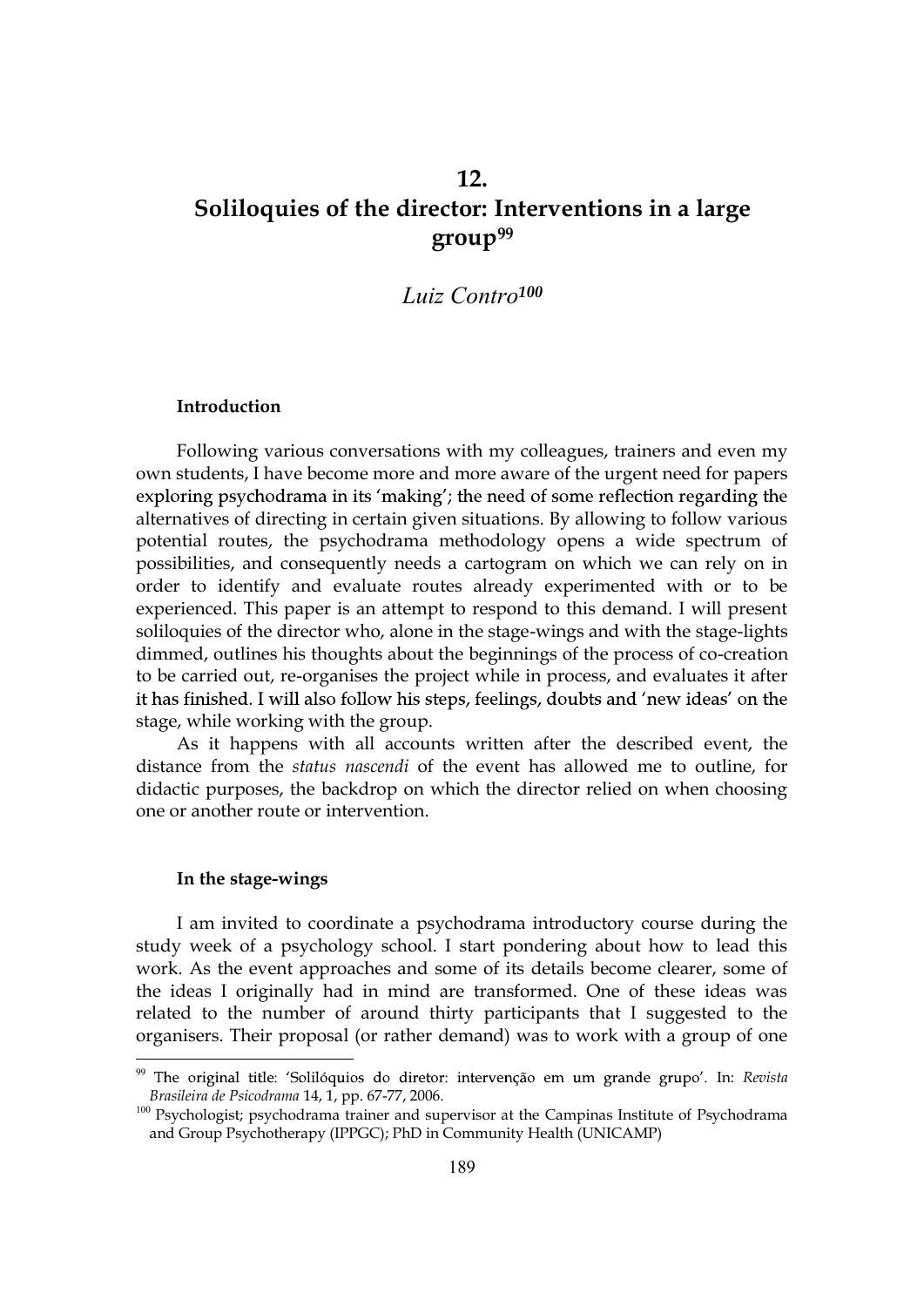hundred people, as a great number of both students and professionals had expressed a strong interest in the course (the work takes place in a small city, a long way away from the big urbane psychodrama centres). Feeling motivated by this great interest and excited by the challenge of linking up theory and practice within a period of six hours to such a large group, I accept their proposal.

Regardless of the conditions, such as the ones described above for example, my first step of preparation is always led by some methodological questions that I will try to respond to. My answers can only be tentative though, as we are talking about an attempt to anticipate the reality I am going to face. What kind of group or gathering is this? What may be the expectations of the participants and which one of these will I be able to meet? This is part of my warm-up in the stage-wings for the roles of director and trainer, but it will also extend onto the stage through the activity to be concretized. These are moments of transition from the more general dramatic project established between the organisers of the event and the invited professional (who is already starting to develop his functions that will help him achieve the outlined objectives), to the more specific dramatic project (at this stage still in a process of 'unilateral' gestation) to be developed between the director/trainer and other, at this stage only virtual participants<sup>101</sup>.

Taking into account the peculiarities of the event I am about to describe, I find myself facing and trying to answer the same questions. It will be a gathering formed by various sub-groups (psychology students ranging from their first to fifth year, as well as already qualified psychologists). Therefore, I will need to think about the need of bringing this gathering as close as I possibly can to being a group: I will need to achieve a certain minimum level of complicity and participation involving all of us; clarity regarding the desired and supposedly common objectives; a certain degree of familiarity and integration among the members. This gathering consisting mainly of psychology students may reveal an eagerness of getting to know the method, as their demand for this mini-course demonstrates<sup>102</sup>. Being still in the stage-wings I cannot know the reason for their thirst, and consequently I cannot know either how to position myself in relation to it. I would need to be in the group context or on the stage to find out about it.

 $\overline{a}$ 

 $101$  Unilateral is in inverted comas, as the virtual participants will influence the director's choices already at this stage. As Falivene Alves (2003) pointed it out, the dramatic project is always relational. In this case however, we may think that the general dramatic project (described as being developed between the organisers and the invited presenter) and the specific dramatic project (to be developed between the director and his virtual participants) are only preliminary stages linked to the sphere of expectations, and that these may or may not be effectively confirmed during the accomplishment of the dramatic project concretized in the micro-politics of the participants relationships. This being so, pre-dramatic project may be a more appropriate description of these initial phases of the work. Later on I will return to this idea.

<sup>&</sup>lt;sup>102</sup> The hundred places for the course had been very quickly filled and even a waiting list was set up in case some people dropped out.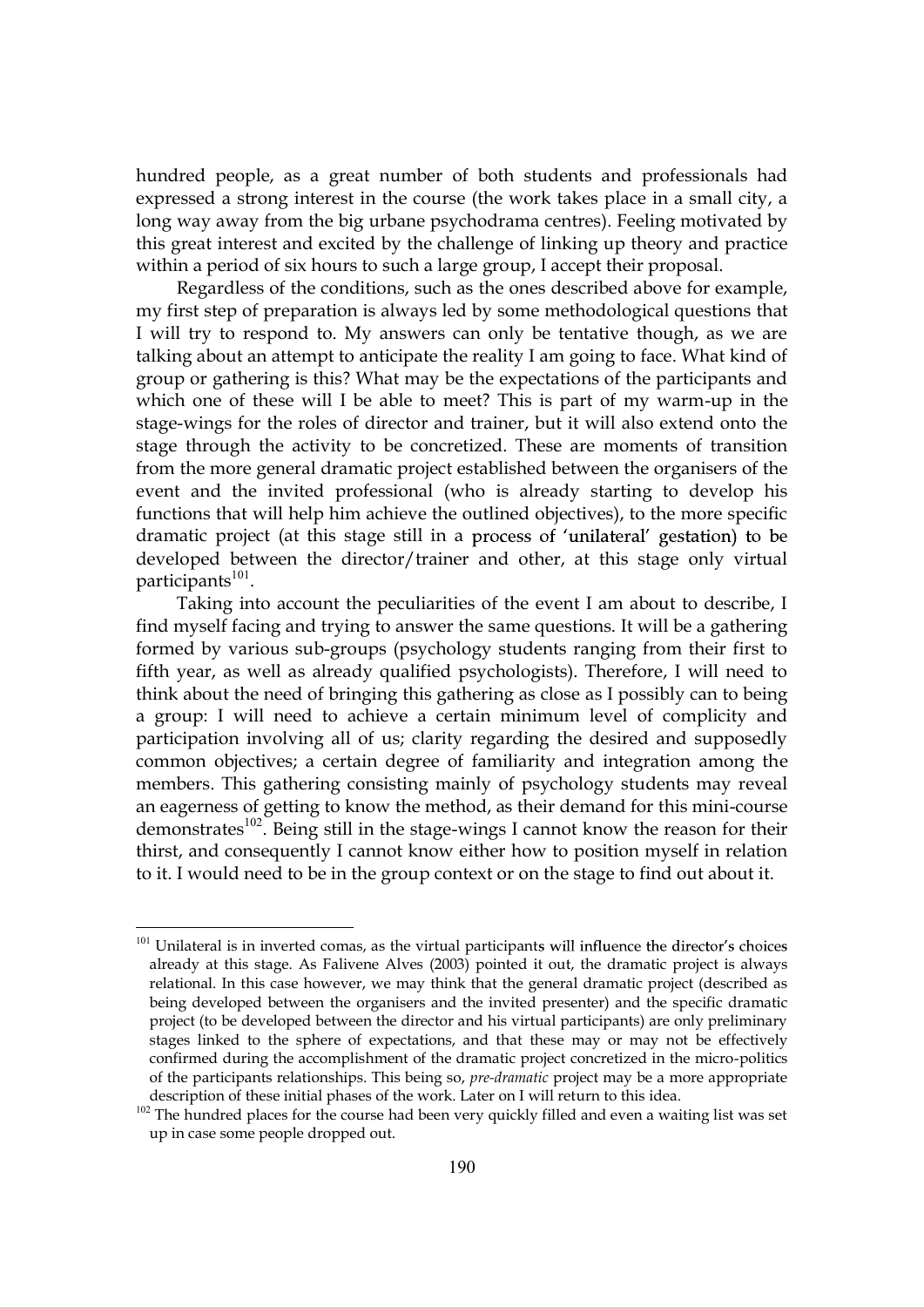Based on the information I have, initially I think about a warm-up in which participants would be divided into sub-groups in order to get to know each other better. But many of them already know each other! What is a sufficient level of complicity that would result in the satisfactory development of a collective plot? After all, one of the pre-requisites of turning relationships permeated by telic ingredients into a dramatization in which conflicts can be worked through with creativity and spontaneity is to create a climate favourable for this by the use of warm-up. It would be interesting to experiment with different formations of subgroups in order for everybody to have a chance to find out at least something about everybody else. This however, is impossible to be achieved in such a short time with a group of a hundred people. What may be viable is to have at least to rounds of sub-group formations.

On the other hand, it may be also important to map out the already formed and existing sub-groups, as this would provide us with a snapshot of our group cartogram to be outlined. This may serve as a starting point for the later development of the process: delineating the group identity in that particular moment based on sociometric guidelines. Working with the sense of belonging may contribute to the establishment of a certain degree of trust in relation to the work. This means identifying a familiar territory in order to later catch a glimpse of other possible ones that may be similar, not desired or imagined ones.

Taking this second perspective also into consideration, I think about two steps of divisions into sub-groups. The first one is the search for common identities and territories: first year students forming one sub-group, second year another, and so on. In the second step the sub-groups would be formed based on the criteria of people not knowing each other.

What are the tasks these sub-groups would face? In case of the sub-groups of people who don't know each other, some kind of introductions. What kind? It can't be something that will result in lengthy conversations, as this would jeopardise our two hours reserved for the experiential work itself, followed by another hour of technical and theoretical processing, in an attempt to offer some basic understanding of psychodrama. The actual time to be spent with the subgroups will be determined by the aims we'll try to achieve by using them, as well as the size of the sub-groups. If we had larger sub-groups with around fifteen people in each, this may not make the development of the desired closer contacts viable. Having smaller sub-groups on the other hand, would increase the number of these, this resulting in the participants finding out very little about the diversity of the group as a whole. Having ten people in each sub-group seems a reasonable solution to me. In case of the sub-groups of people who already know each other the task would be to create something illustrating the identity that brings them together. This would already lead to a first round of selfpresentations of one sub-group to the other. In the second step, in the sub-groups of participants who don't know each other, people would need to tell their names, year they are attending at university, or in case of those already qualified,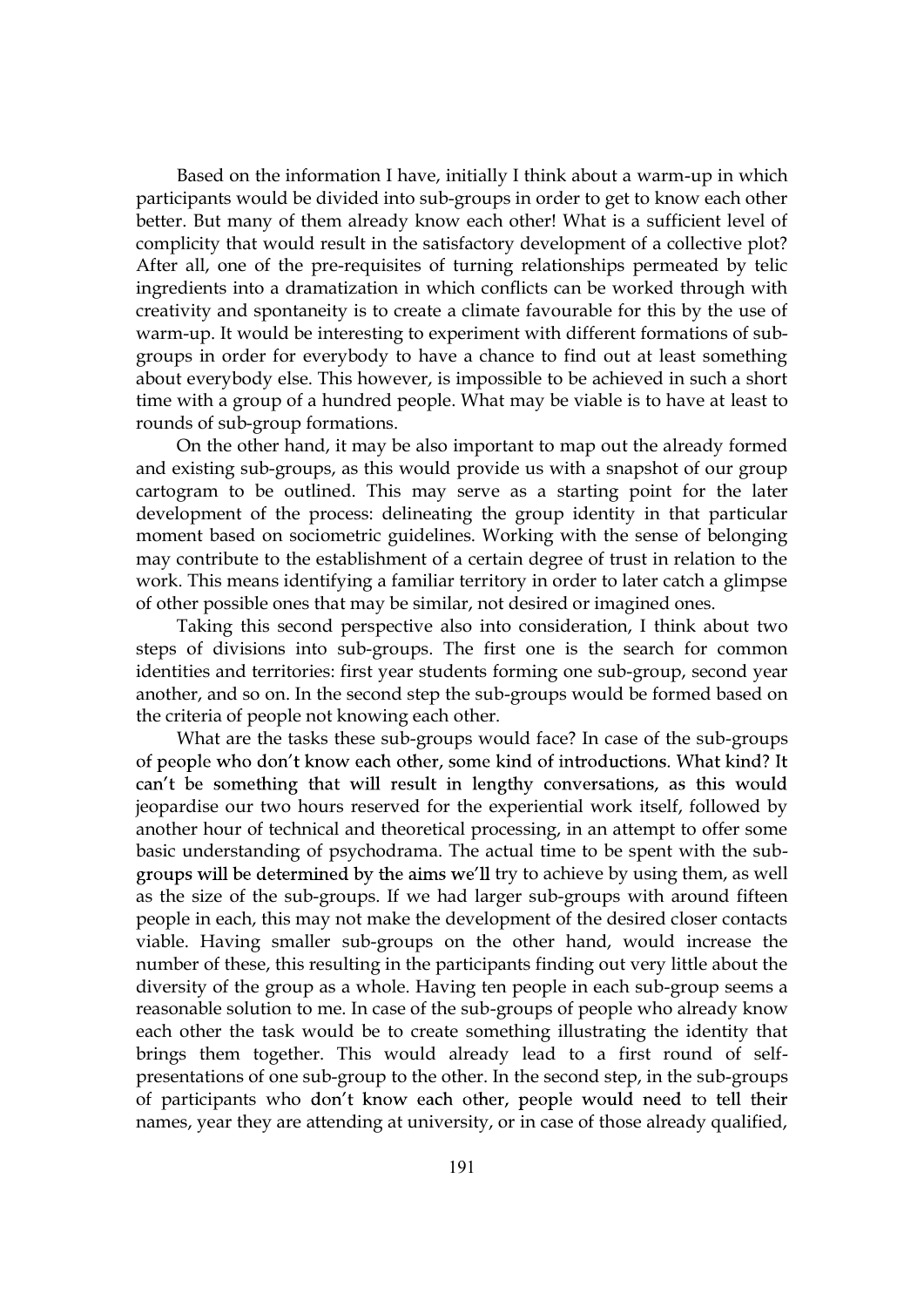to say where and when they qualified. And in order to go beyond the merely bureaucratic bits of information, they would also each need to find a word that would express something about them.

But where would this warm-up lead to, beyond the desired forming of a group? What way will I choose to work with this group? At times like this, I rely again on my technical and theoretical knowledge in order to be guided into a direction where I feel more comfortable. Inviting them to identify a scene, character, image, sensation or feeling chosen by the group or that emerges from the group, is one of the ways that can help identify among the various themes present in the group the one that stands out most in that particular moment. (Contro, 2004 pp.115-117) Within the dramatic context this then may or may not become a protagonic theme<sup>103</sup>. Based on this chosen scene, image, sound or feeling, a character will then be created (this character may be closer or further away from the real life of the actor who will incorporate it) in order to facilitate the collective construction of a plot. Taking this into consideration, in case of the event described here, having two hours working time with a group of one hundred people, impels me to be as objective as possible, trying to aim for a constant clarity of our focus. Therefore, I may go straight for the development of a central character.

Having defined this character would mark the end of the warm-up phase. Beyond the necessary integration of the participants, a sense of group togetherness will be also achieved through the warm-up, and as a result of the request to create a character representing the group. Thus, in the first round of forming sub-groups by identification, each sub-group will represent a character that will distinguish them. In the second round of sub-groups formed by participants who don't know each other, another instruction will be given following their introductions. They will be asked to complete the following phrase: 'If I was to tell a story today, my central character would be...' Then, each sub-group will choose someone to represent their character, as we know that these choices are never just accidental. This is another phase when we use some kind of criteria. In most of the cases groups usually choose the person who suggested the character most of them can relate to, this person in some way being the one mostly warmed-up to appropriately sum up the inter-relational fluxes within the group. In case the chosen person is not available to play the character, someone else will usually step in demonstrating another kind of warmed-upness, namely the readiness to be an actor, which then will be made use of.

Having ten sub-groups will lead to ten characters. Each will be duly introduced and presented to the audience, who will then choose the one that will initially lead to the development of our plot. There is nothing else I can plan for

 $\overline{a}$ 

<sup>&</sup>lt;sup>103</sup> The editor's note: For more details on the protagonic theme see Falivene Alves's (1999) chapter in Figusch, Z. Sambadrama - The Arena of Brazilian Psychodrama, London and Philadelphia: Jessica Kingsley, 2005, pp.130-140.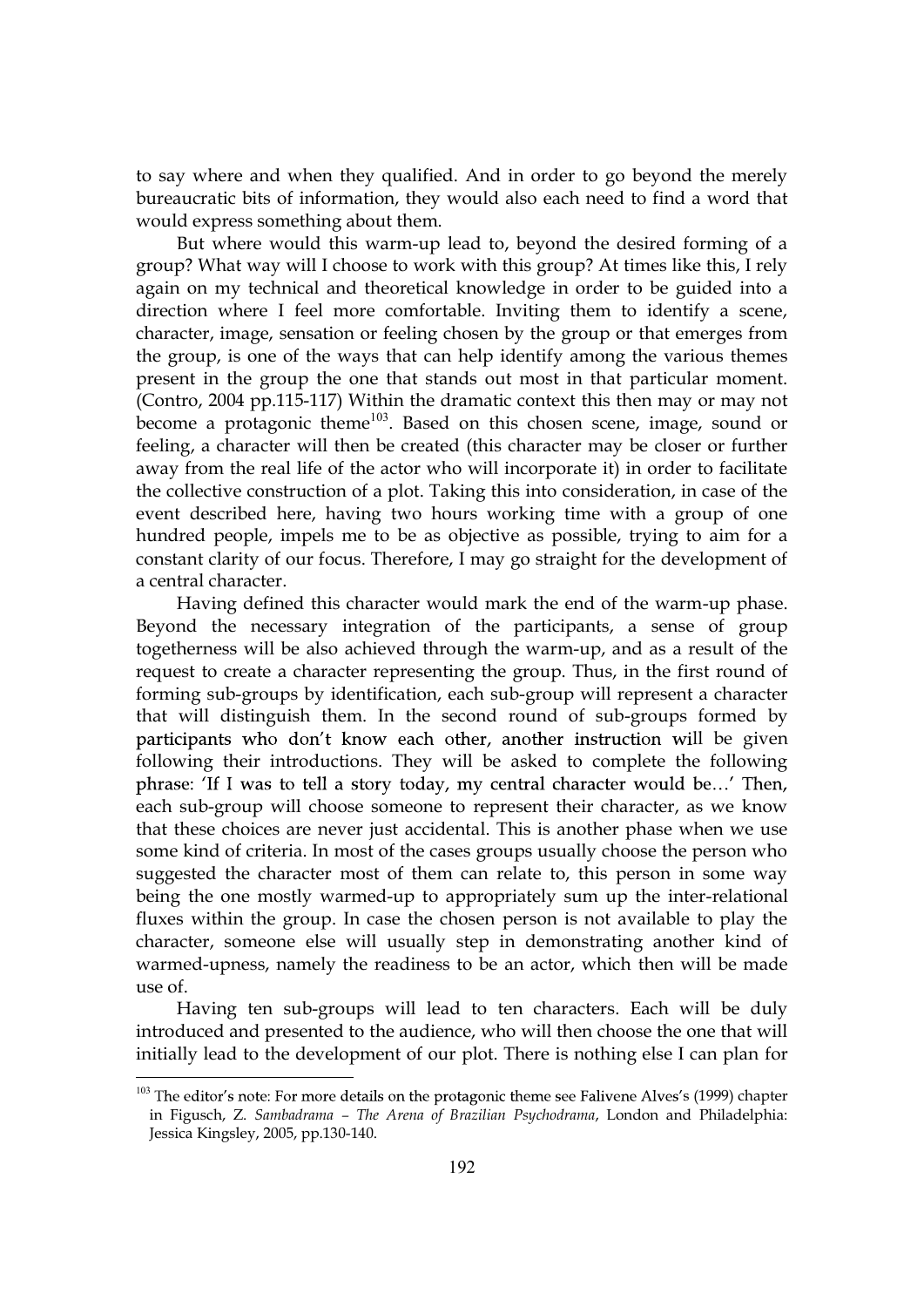what will follow from there. We have arrived to the strange beauty of improvised theatre.

All what is left is to plan the second half of the mini-course that will take place in the afternoon. I believe that continuing with the same format as used in the morning (experience followed by processing) would be interesting, as it would enable a new dialogue between theory and practice. I assume that by the afternoon this gathering of people would become more of a group, being more warmed-up for the work and presenting more integration among the members. Hopefully, they will be also a bit more trusting of me, all this allowing us to follow a different direction during this second, afternoon phase. Who knows, we may arrive to a scene or story from one of the participants' life that would symbolise one of the significant themes that are around in the group. This could be a possibility. It would be another way of demonstrating the use of psychodrama. I'll keep that in mind!

#### On the stage

Up until now  $-$  in the morning session  $-$  nothing has made me change the course of direction of what I have originally planned. We arrived to ten characters, Joan D'Arc being one of them.

The scene involves the heroine and a woodcutter who has come to be paid for a job he had done for her. However, she does not want to pay him. Their dialogue gets stuck and neither of them wants to change their positions. I take the author/actress (Contro 2004, p.28) out into the mirror position in order to explore different alternatives, and she immediately, after moving out of the dramatic context and without any questioning from me, realises that the represented scene is a reproduction of an event from her real life. She doesn't say what event this is, but becomes emotional and stands slightly behind me, as if she wanted to hide from the audience. I check out with her my perception that this is something she does not feel at ease to share with the group. As she agrees, I turn to the audience in order to avoid their cooling down and not to loose the 'fine thread' that interlinks the social, group and dramatic context. Looking back at this moment from after the event, I think that beyond being an opportunity to offer psychodramatic pointers to the students, this was also another moment of soliloquy for me as a director, when I was looking for theoretical and technical resources on which I could rely on in order to find new alternatives in response to the impasse brought to us by the author/actress of our plot. She was representing the hesitation of us all, whether to continue with this scene originating from the social context, represented within the dramatic context, and then through the use of the 'mirror' observed from the group context. Within those few brief seconds the theme of 'fear of being exposed' was concretised. This was the challenge to be overcome.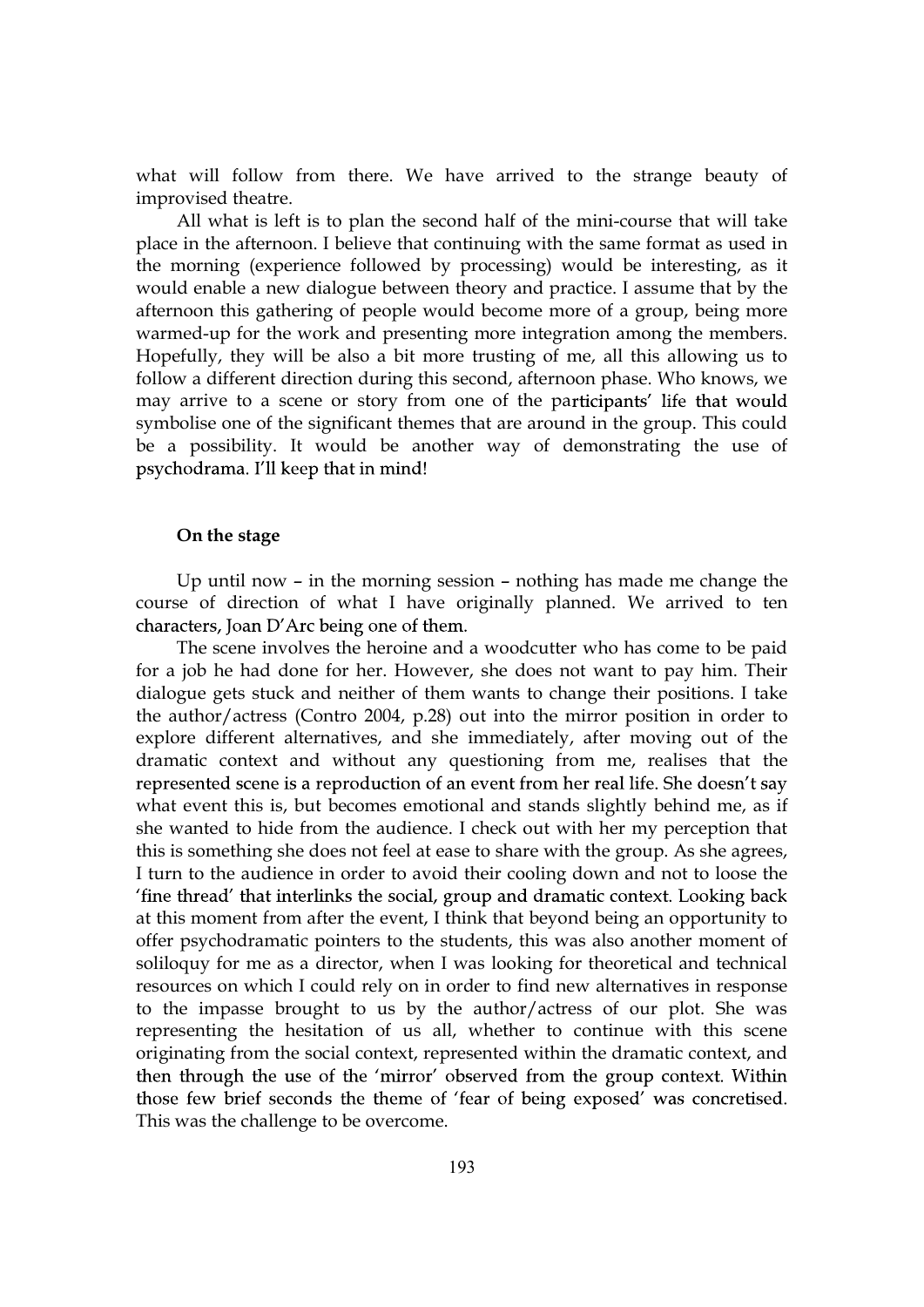I believe that it wasn't a wasted moment, as my comments to the group regarding the different contexts, although at first tentative, have actually led to the answer. In the surplus reality of the dramatic context, while something private may have been exposed by becoming public, this private thing was also protected by being dressed up into a character. Thus, the possibility of further developing the plot emerged, this being fuelled by our actress's repertoire of life, but under the mantle of a fictitious story. Added to this, during that moment of hesitation, it also appeared to me, that in spite of having only spent a short time together, there was a certain degree of trust from her (actress) and the audience of our relationship. I suggested that we carry on experimenting with the scene from the character's point of view, however, without the actress needing to make any references to her private story, and also assuring her that we will work carefully and if she at any point decided to interrupt the story we are creating, her wish will be respected.

With her agreement we return to the scene. Not for long however. The story develops permeated by ethical and moral questions regarding the woodcutter's work and whether there is or isn't an obligation to pay him; is there indebtedness or not? Did he do his job as expected? Despite trying out different variations, the conflict, duality and collision between the two antagonists persist. Our author/actress indicates that she is at her limits. I make another proposal to the group. Looking back at this moment in hindsight, I see this proposal as an important pointer that gave me direction within the psychodrama methodology, a pointer to collective creation. This proposal was based on the concept of the protagonist, and the idea that if the chosen character and scene are truly representative of the group involved (Falivene Alves 1999), than we can explore this with different authors/actors, thus gaining a wider range of perspectives regarding the theme under examination. We maintain the same scene with different actors rotating, as long as the audience is also interested in participating and developing something new, or in further deepening certain aspects of the presented relationship dynamics. Variations on the same theme until the group feel satisfied. So this is what we do.

This is followed by group members sharing their identifications with or feelings related to what the protagonisation has revealed or aroused. Finally, we have an explanatory lecture, guided by the processing of the event.

#### In the stage-wings between two acts

During the break between the two sessions I feel uncomfortable with what I had previously planned for the afternoon. Is the 'fear of being exposed' a message from the group regarding how I should lead the rest of the work? Could this be the central theme that permeates the group? Encouraging the emergence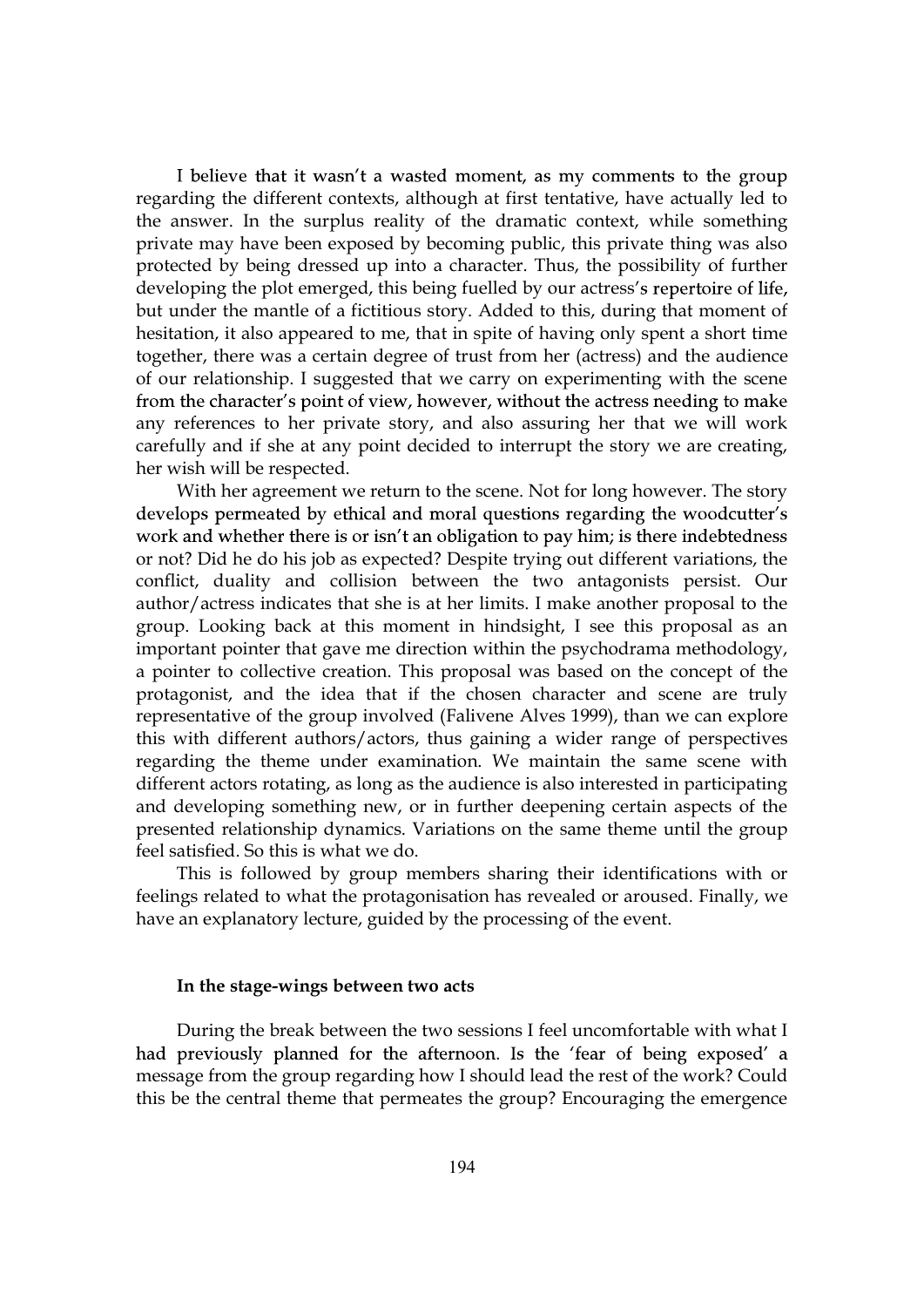of one of the participants' private story in order to be represented could go against this message. What other route may I be able to explore?

These questions are aimed to better outline my role of director and to better understand the functions that I should focus on at this particular moment. We have come together with the objective that the participants find out a bit about psychodrama. This is our project. I return to one of my previous soliloquies from my preparation for the event: 'This gathering consisting mainly of psychology students may reveal an eagerness of getting to know the method, as their demand for this mini-course demonstrates. Being still in the stage-wings I cannot know the reason for their thirst, and consequently I cannot know either how to position myself in relation to it. I would need to be in the group context or on the stage to find out about it.' This interest for psychodrama is a theme that still has not been clearly outlined, but which certainly permeates the whole group.

In order not to follow a path that may lead to making someone feel exposed, it could be more adequate to focus on sociodramatic aspects. How about identifying what the participants have got in touch with during the morning session in order to maintain the continuity of the work? We could work with the emergent group theme (thinking again about the protagonic theme), but this time, instead of exploring this through a character, we could use images. This is another way of demonstrating basic instrumental alternatives to the group.

#### Back on the stage

With the aim of achieving better integration, I instruct the group to outline the most significant impressions resulting from our work in the morning. Images emerge from the ten reunited subgroups (the subgroups that formed based on the criteria of knowing very little about each other). When asked to choose one of these images, we are presented with the image of a pair of scales, its two trays representing the dichotomy between reason and emotion. We explore this image by different actors taking on the role of the scales and experimenting with the relationship and dialogue between its two trays; we arrive to the conclusion that there is a central dichotomy splitting the group at that particular moment. In the two trays of the scale are psychodrama and psychoanalysis, each one telling us and justifying why they should weigh more. Emotion and reason, known and unknown are some of the other dichotomies, reminding us again of the polarities.

This reminds me of the old contraposition Moreno made regarding the same subject (psychodrama vs. psychoanalysis), this displeasing me slightly as we are reproducing old discussions. However, as the group consists mainly of psychology students, I reconcile myself thinking that for them this is a new issue. This is where this particular group is at the moment, and this is their central need. With these thoughts in mind I suggest that we creatively look for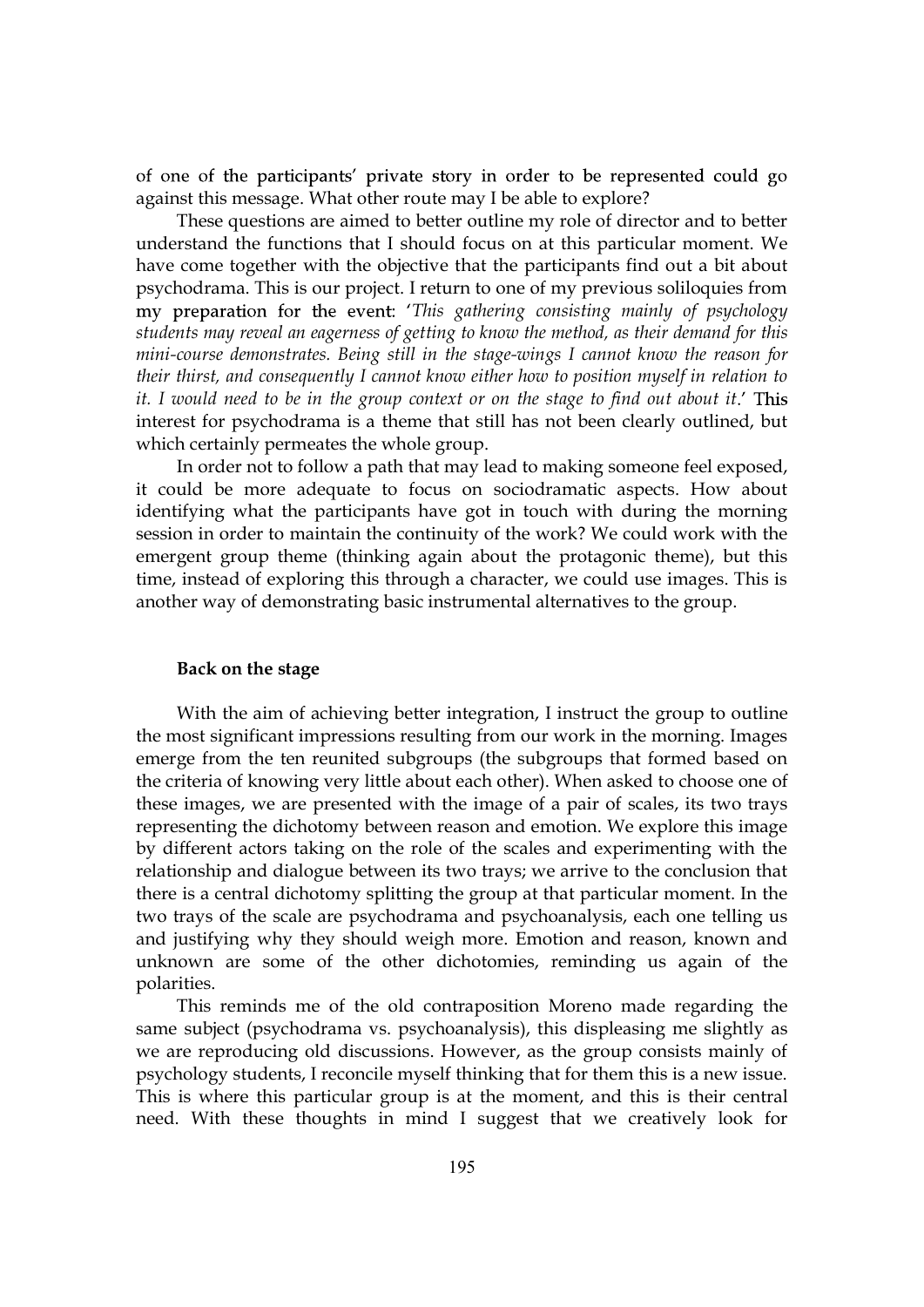alternative ways of playing with these polarities. The image goes through various transformations as we identify similarities, new differences, areas of connection and distance between these polarities. We arrive to the conclusion that neither psychodrama nor psychoanalysis is right or wrong, as when choosing one over the other we make these choices in terms of paradigmatic, ideological and other kinds of identifications.

 I feel pleased as we arrive to the sharing, as we managed to encompass the protagonic theme through a more sociodramatic focus; my satisfaction is shared by the more senior students and the already qualified psychologists. I find out however, while sharing with the group my decisions made in the break between the two acts, that although afraid of being exposed by it, the younger students have had the expectation of seeing a more 'psychodramatic' act taking place. According to some of their testimonies, this would have been a chance to see psychodrama applied in a psychotherapeutic proposal, and through this they could have gained another kind of knowledge that could distinguish psychodrama from psychoanalysis. Again I feel a certain degree of disappointment due to my expectations that the event should reach an ending that would be satisfying for all participants. However, I need to take into consideration the participants' great heterogeneity of knowledge and experiences. I also remind myself that it was me who accepted the challenge of running a course under these circumstances. Therefore, once again I have to try to consider at least some of these needs. As we are approaching the end of the experiential part and the beginning of the lecture that follows this, I suggest that we explore some of these issues further within the lecture; and this is what we do.

#### In the stage-wings after the event

Even after all my considerations regarding the reasons for the dissatisfaction of some participants at the end of the event, their dissatisfaction continues to bother me. Was there something missing during the unfolding of the event that, despite of the prevailing natural heterogeneity of the participants, may have led to a more homogenous sense of a positive outcome? Would it have satisfied the expectations of a greater number of people, if I had followed my initial proposal of working with scenes and stories from the participants' private lives? Or is it my good old narcissism that does not leave me in peace, being extremely exigent and wanting everybody's constant recognition? Knowing myself a bit, the probability of the answer being 'yes' to this last question is quite high. The other questions, beyond of needing an answer or collective answers, belong to the realm of predictions and prophesy, an area that I know nothing about.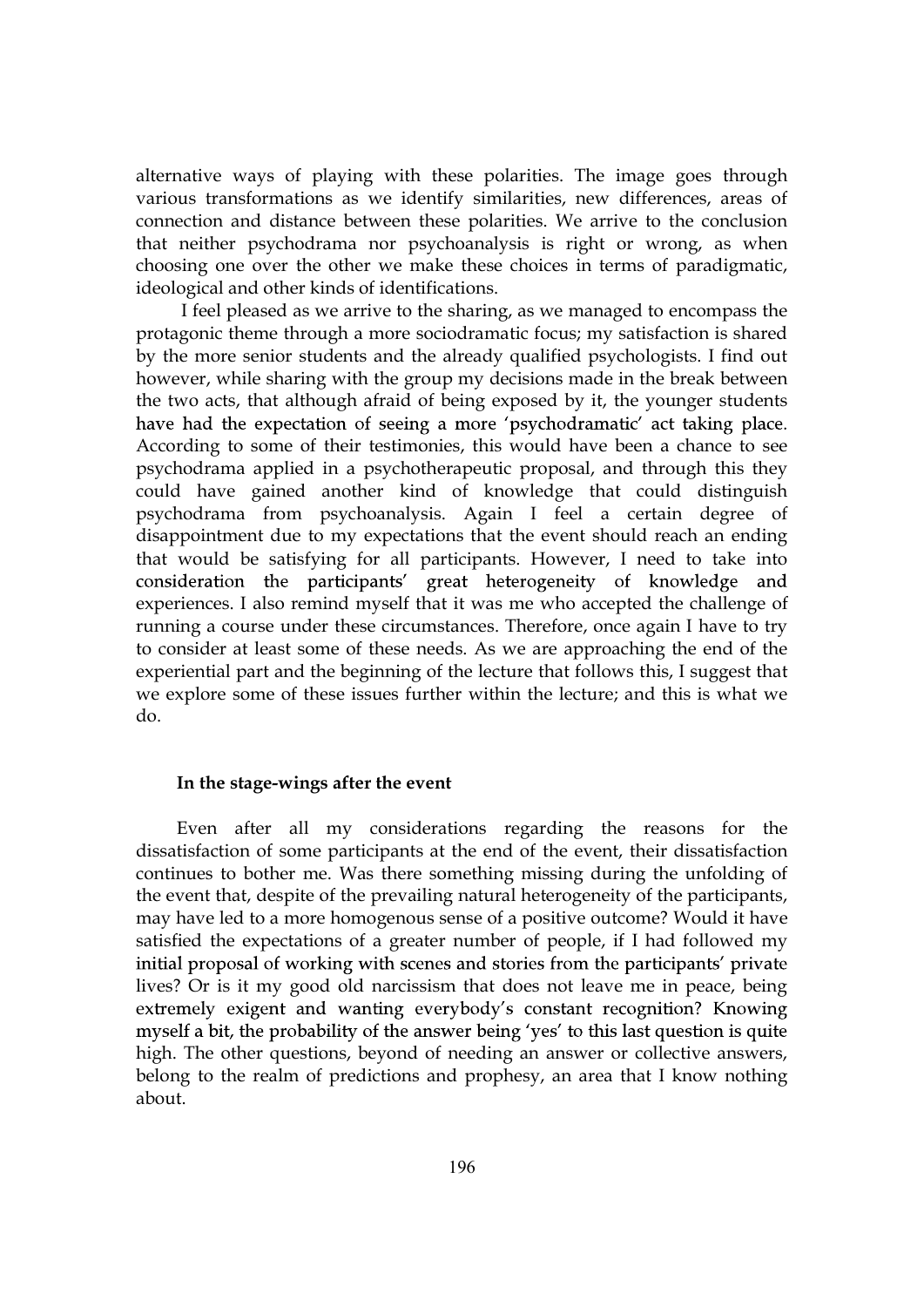However, something within these soliloquies is starting to make sense. The expression 'if I had followed my initial proposal' opens up a space, where I can, at least partly, locate the reason for my uneasiness.

It is clear to me that when working with psychodrama tools, we do not create anything on our own. We certainly play our part, but always in a dialogue with the other participants. In other words, it is the director's task to recognise that the group is asking for the continuity of the work to be maintained without exposing anyone, and to find alternatives for achieving this. Therefore, not having checked this assumption out with the group meant that I relied exclusively on my own perception. And even if the group had not been aware of their real needs at that point, I could have offered them the two options, so they could have made a collective decision. In this way, we could have felt jointly responsible for the direction we had chosen. And theoretically, given the heterogeneity of this group, if a choice had been made, this could have also reduced the number of expectations the group wanted to simultaneously consider.

To further consolidate this reflection, I again return to the concept of the dramatic project. I would like to dispel the confusion often associated with this concept resulting from the statement that 'the director's dramatic project' is exclusive and individual, and would like to clarify that the dramatic project is a collective creation that interlinks the different roles, its objective being to achieve a commonly outlined project. I would like to stress that the dramatic project never happens in an exclusively individual way (that is, it is never the *director's* dramatic project), as already in the first stage of the process (the pre-project) the dramatic project is established and developed in relation with those who buy our services; while in the phase of the director's warm-up and preparation, it is developed in relation with his still virtual partners. Within both these phases (pre-project and warm-up) as well as the transition between them, the expectations of both sides involved are elucidated or inferred. Ignoring these would mean to disregard aspects of the dynamics that are already present at these early stages, and consequently creating possible blind-spots. Therefore the denomination 'pre-project' stresses the importance of these early stages of the dramatic project, related to the elaboration of the contract and its latter fulfilment.

In other words, as a tool, the dramatic project extrapolates the surroundings of the dramatic context. It aims to transit between the social, group and dramatic contexts. The example I am referring to: in the social context of the stage-wings 'between the acts', in spite of having tried to understand the group dynamics manifest during the morning session, I did not fully take into consideration the contributions of my interlocutors, which could have been put into practice while creating the group context of the next act. The dramatic project continues to exist in the stage-wings, even if the actors, audience and director are momentarily not together. The play reverberates even when there is nothing yet to be enacted.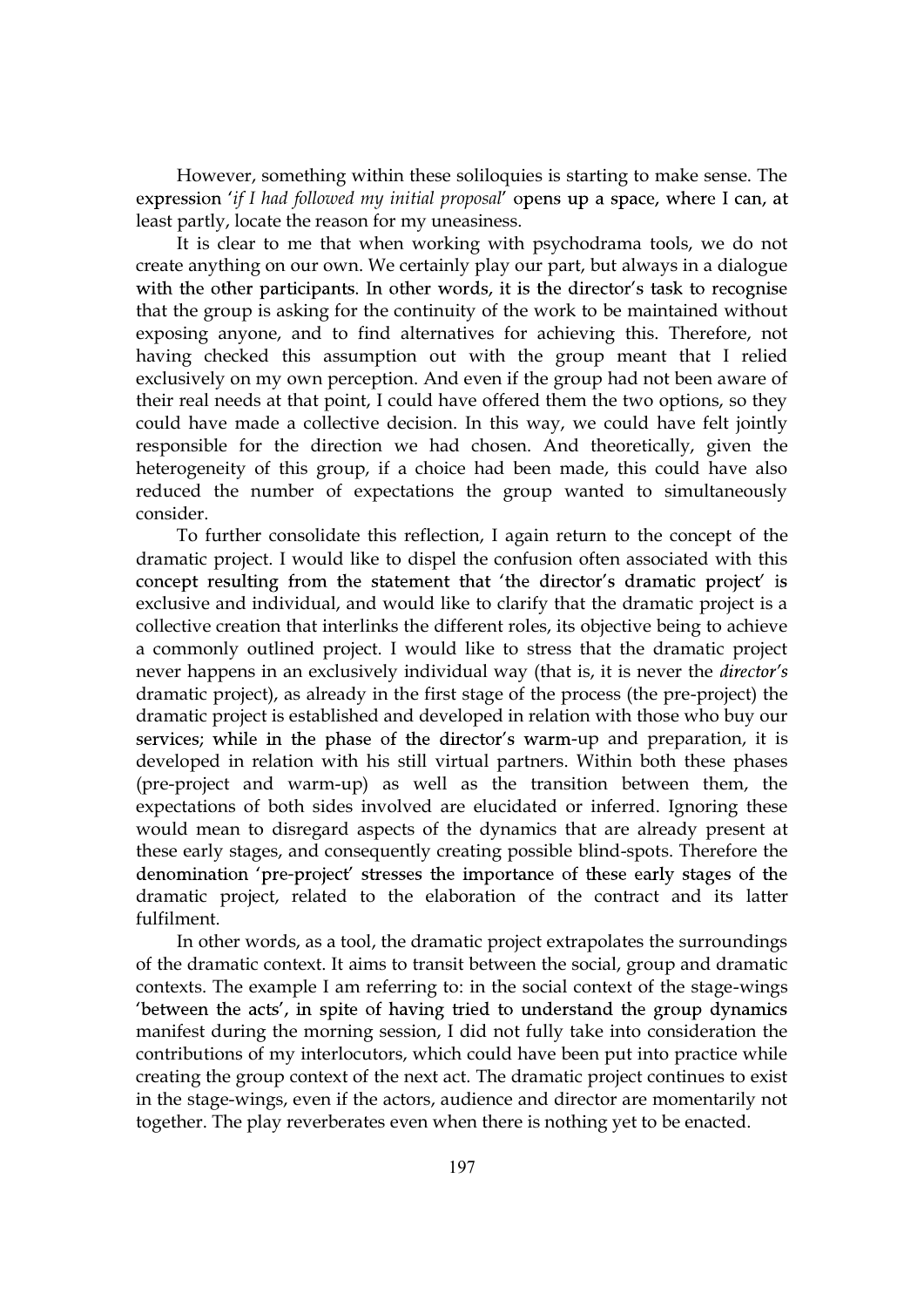Although somewhat calmer, my uneasiness still continues.

There is a message still to be clarified in the phrase 'According to some of their testimonies, this would have been a chance to see psychodrama applied in a psychotherapeutic proposal, and through this they could have gained another kind of knowledge that could distinguish psychodrama from psychoanalysis.' Maybe in order to be able to choose, through identification, one or the other path, first it is necessary to become familiar with both of them. Therefore, there were good reasons for the more junior students' dissatisfaction expressed in the above phrase. As it happens, there could have been various 'different ways' of considering their expectations. I could have more strongly emphasised the possibilities and potential sociodrama has as a specific psychodramatic resource. In hindsight I also realise that when closing the experiential part of the afternoon session I did not make enough connections to the theme that was running through our work during the whole day. After all, I started this afternoon session with the instruction to 'outline the most significant impressions resulting from our work in the morning', that is, I intended to thematically link the process together.

And thinking back at further links that could have been considered, I realise that we used an institutional perspective in the choices we made (based on personal identification) between psychodrama and psychoanalysis, this being only one of the possible angles we can look at this issue. The lacking knowledge of students regarding the psychodrama method (hence their great interest for the mini-course and their difficulty in establishing certain types of comparisons in order to structure their knowledge) is due mainly to the fact that their training institution did not offer opportunities like this workshop on a regular basis. The great demand for this mini-course is due to the fact that within the psychology curriculum psychoanalysis has an almost monopolized position in relation to other modalities. The university provides a training towards which students have a critical attitude for being incomplete, as this was demonstrated in the scene that emerged during our morning session: the woodcutter carries out a job that Joan D'Arc (representing the students) is reluctant to acknowledge.

Had I decided to further explore this territory, I still would have not had any guarantee to 'completely satisfy' the students. However, this again is only just speculation; the realm of predictions and prophesy. But, it would have been a path which could have led us to a better understanding of how the method (through the use of sociodrama) can contribute to reveal the dynamics of personal relationships, in this case the students' relationship with the training organisation. Having suggested to try and find a more satisfactory way of arriving to the conceived final image ('to arrive to the conclusion that neither psychodrama nor psychoanalysis is right or wrong, as when choosing one over the other we make these choices in terms of paradigmatic, ideological and other kinds of identifications'), was an example of co-creation through which we reached a momentary resolution of a predominantly individual character. We did not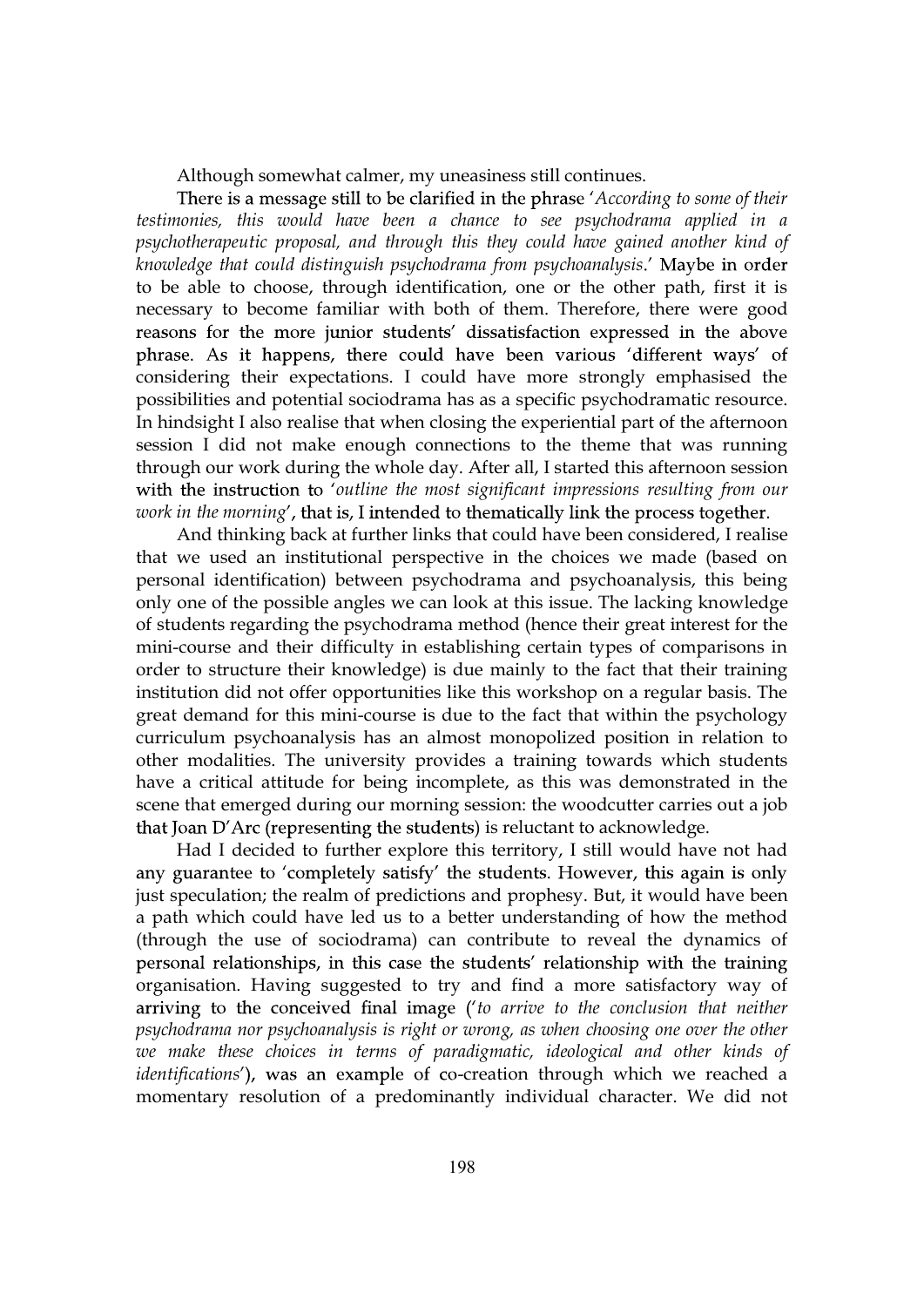pursue the more collective perspective of identifications through belonging to student groups, this also including the already qualified professionals.

My inclination to consider this collective perspective as both necessary and complementary is due to following reason: in my practice I try to avoid processes where an alienated character could be attacked. In the trenches of the individual the collective forces tend to stagger.

I think that the protagonic theme (Contro 2004, p.38) - the impasse related to the limitations of the institution's curriculum - composed of different correlated themes (the fear of being exposed and the need to learn about other approaches), wasn't fully explored. As it was present throughout the whole of the developing plot, identifying the protagonic theme could have helped us outline the cartogram in construction (or the already existing one) and could have offered more direction, understanding and guidance.

What could have blinded me not to see this perspective at the time? It could be the fact that my initial contacts in preparation for this work were with the president of the academic department and with the course coordinator, who were both very welcoming of me. In relation to them I may have slipped into the complementary role of someone intimidated and not wanting to get in conflict with the organisation. In other words, I may have been contaminated by the 'fear of being exposed' (correlated theme). It may be also to do with the fact that the information regarding psychodrama and other therapeutic approaches not being part of the curriculum during the initial phases of the psychology course (protagonic theme) was given to me in form of passing comments in the stagewings.

As we have seen, the stage-wings - even if they are in the shadows - are an essential part of the spectacle. The pre-project is inherent to and inseparable from the dramatic project. Not paying attention to what happens in the stage-wings and during the pre-project may lead to loosing sight of aspects that are important, but may not be fundamental for the quality of what is being cocreated. These are aspect such as the starting of rehearsals, the preparation for playing characters, establishing the participants' common objectives and all their different expectations that may be around. It is part of the director's role to take all this into consideration as live and pulsating components of the picture, symphony, or play to be composed. It is art in the process of being created.

Having identified these further causes of my uneasiness, I can momentarily leave it to rest. This short piece of processing of the events in the stage-wings will help me do the fine tuning for future interventions.

#### References:

Contro, L. (2004) Nos jardins do psicodrama – Entre o individual e o coletivo contemporâneo (In the gardens of psychodrama – Between the individual and the contemporary collective). Campinas: Alinea.